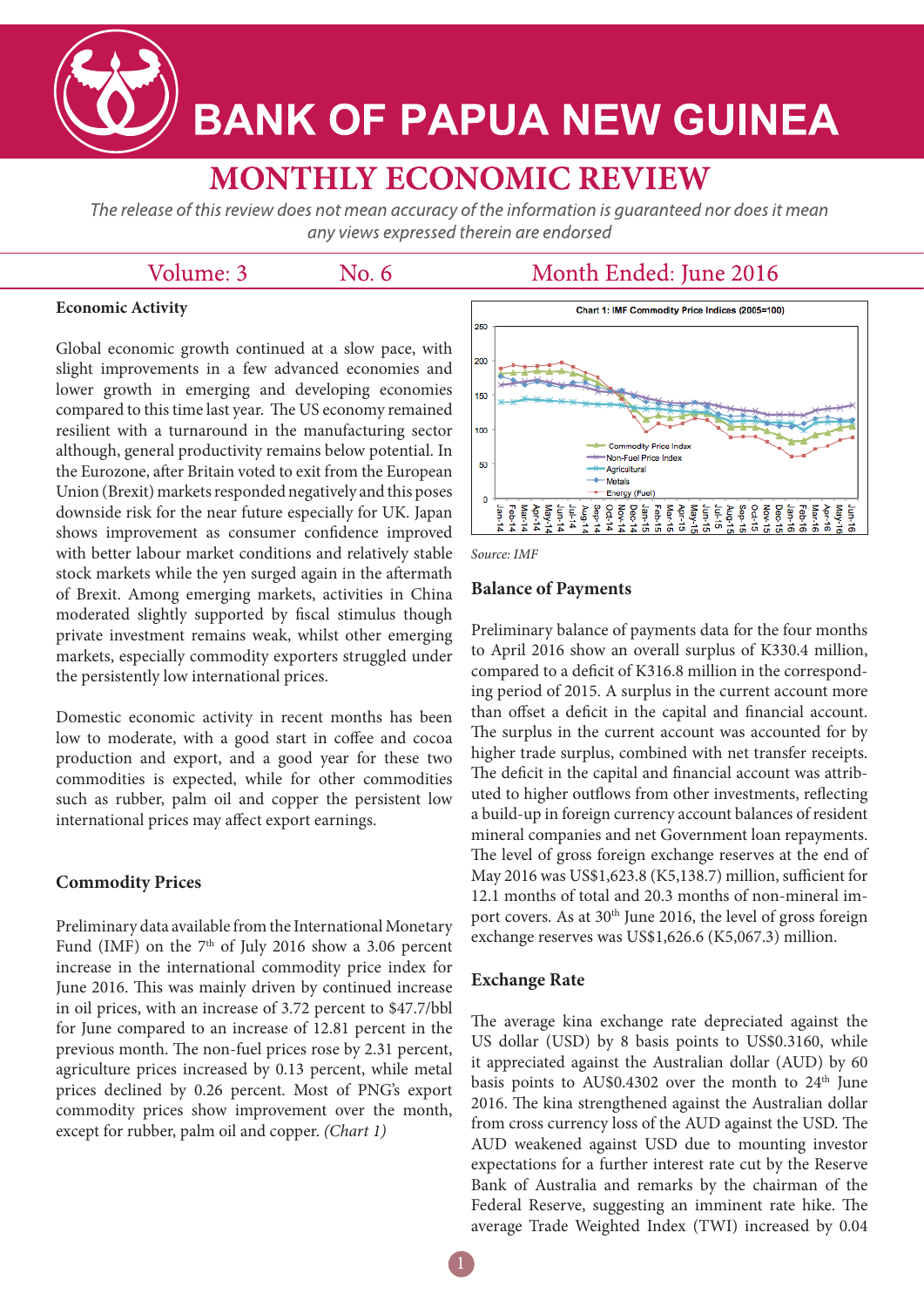percent to 30.7 over the month to  $24<sup>th</sup>$  June 2016, reflecting the appreciation of kina against the AUD, outweighing the loss made against the USD and other major currencies. Persistent imbalance in the foreign exchange market continues to exert downward pressure on the kina exchange rate. *(Chart 2)*



#### **Inflation**

Annual headline Retail Price Index (RPI) to May 2016 increased by 3.0 percent, compared to an increase of 3.4 percent to April 2016. The increase was accounted for by a 4.1 percent price increase in the 'Food' expenditure group, 3.4 percent increase in the 'Drinks, tobacco and betelnut' expenditure group, 3.6 per-cent increase in 'Medical and health care (exc. Hospital)' and 2.7 percent increase in other goods. The increase in the 'Food' expenditure group was due to 9.5 percent increase in cereal prices, 5.8 percent increase in fruit and vegetable prices, and 0.8 percent increase in meat and fish prices. The increase in the 'Drinks, tobacco and Betel-nut' group came from 20.1 percent increase in Betelnut prices and 6.8 percent increase in alcoholic drink prices. Annual RPI ex-seasonal and annual RPI ex-seasonal & fuel increased by 1.6 percent and 2.1 percent, respectively, over the twelve months to May 2016 *(Chart 3)*. Quarterly headline RPI and monthly headline RPI increased by 0.2 percent and 1.8 percent, respectively, in May 2016.



#### **Fiscal Operations**

Preliminary estimates of the fiscal operations of the National Government over the four months to April 2016 show an overall surplus of K28.9 million, compared to a deficit of K832.3 million in the corresponding period of 2015. The surplus represents a negligible percent of nominal Gross Domestic Product (GDP), and reflected higher revenue

and lower expenditure during the period. Total revenue, excluding foreign grants during the four months to April 2016 was K2,401.4 million, 24.5 percent higher than in the corresponding period of 2015. Total expenditure for the first four months to April 2016 was K2,372.5 million, 14.1 percent lower than in the corresponding period of 2015 and represents 16.0 percent of the budgeted appropriation for 2016. The budget surplus of K28.9 million and net external borrowing of K113.7 million were used to make net domestic repayments of K142.6 million.

#### **Domestic Interest rates & Monetary Aggregates**

Over the month to week-ending 24<sup>th</sup> June 2016, the Central Bank Bill (CBB) rates for 28 days increased to 1.13 percent from 1.11 percent. There were no allocations in the auction for the other terms, except one in the 63-day term offered at 2.38 percent. At the Treasury bill auction, interest rates for the 91-day and 364-day terms declined to 2.67 percent and 7.67 percent from 2.73 percent and 7.68 percent, respectively *(Chart 4)*. For the same period, the weighted average interest rates on wholesale deposits above K500,000 generally increased. The weighted average rates for the 60 days, 90 days and 180 days increased to 0.43 percent, 1.70 percent and 3.08 percent from 0.39 percent, 1.36 percent and 2.13 percent, respectively, while the 30 days rate fell to 0.90 percent from 1.53 percent.



Broad money supply increased by 3.9 percent over the year to May 2016, compared to an increase of 3.5 percent in the corresponding period of 2015. This was driven by increases in credit to the public nonfinancial corporations (mainly state owned enterprises), private sector and net claims on the Government, which outweighed a decline in net foreign assets. Monetary base grew by 8.3 percent over the year to May 2016, compared to an increase of 9.4 percent in the corresponding period of 2015. This was due to increases in deposits of commercial banks at the Central Bank and currency in circulation.

Commercial bank lending extended to public non-financial corporations, other financial corporations and other resident sectors increased by K302.7 million to K12,028.3 million between December 2015 and week-ending 24<sup>th</sup> June 2016. This mainly reflected advances to the service, Government and agriculture sectors. Over the year to  $24<sup>th</sup>$ June 2016, the weekly average lending by banks increased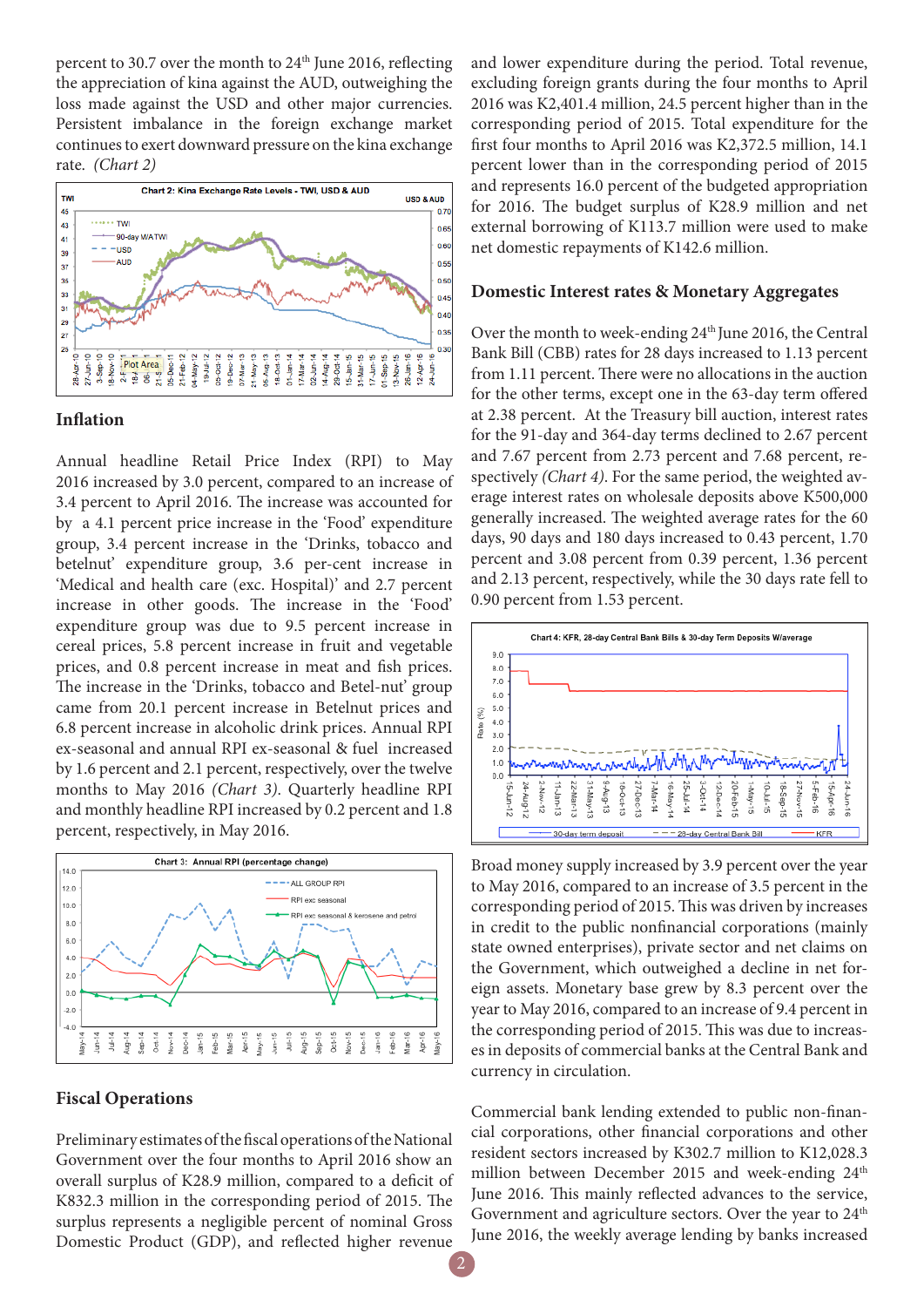by 10.7 percent to K11,528.7 million. The commercial bank deposits increased by K22.3 million to K20,300.0 million between December 2015 and week-ending 24<sup>th</sup> June 2016, accounted for by placements by the finance, petroleum, Government, manufacturing, mining and construction sectors. Over the year to 24<sup>th</sup> June 2016, the weekly average deposits increased by 4.1 percent to K19,945.7 million.

#### **Monetary Policy**

The Bank kept the policy signalling rate, the Kina Facility Rate (KFR) at 6.25 percent for the month of June 2016.

#### **Financial System Stability**

The total assets of the banking sector as at the end of December 2015 was K33.5 billion, of which 92.2

percent was for the commercial banks, 4.1 percent for licensed financial institutions, 0.7 percent for the micro banks and 3.0 percent for the savings & loan societies. Total deposits were K25.5 billion, of which commercial banks accounted for 94.2 percent while the licensed financial institutions, microfinance institutions and savings & loan societies accounted for 3.1 percent, 0.7 percent, and 2.0 percent, respectively. Total loans were K15.8 billion. The ratio of non-performing loans to total loans was 3.1 percent, whilst the ratio of nonperforming loans to total assets was 1.5 percent. The capital adequacy ratio for the banking sector was 34.4 percent, well above the minimum requirement of 12.0 percent. The return on assets and equity was 1.8 percent and was 21.8 percent, respectively. These figures indicate a sound financial system.